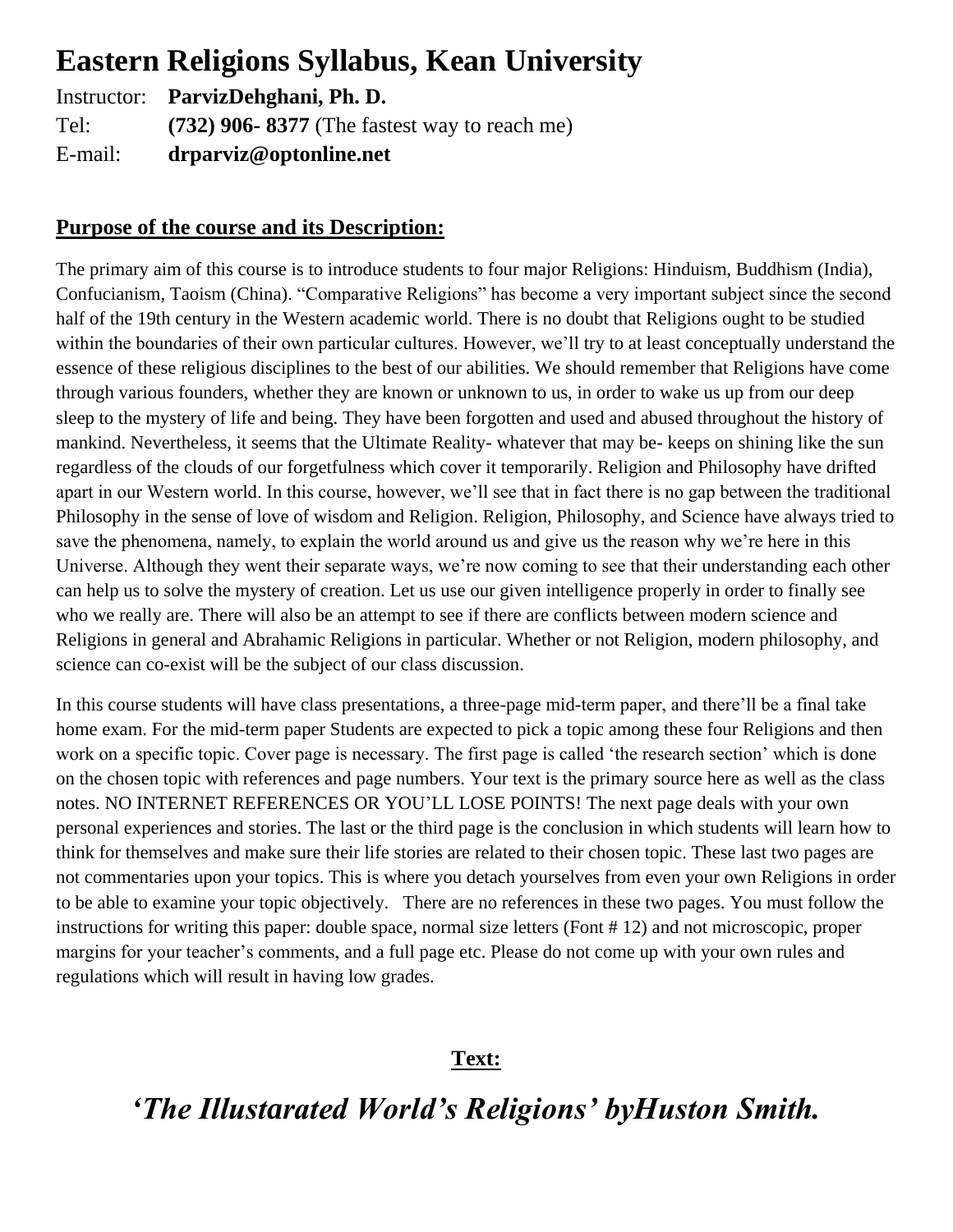## **This course consists of four major parts:**

- 1 -Attendance and Class participation (10%)
- 2-Class Presentation (20%)
- 3-Midterm (Three Page Paper) (30%)
- 4- Final Exam (Take Home) (40%)

## **1. PARTICIPATION/ATTENDANCE:**

A LETTER GRADE WILL BE DROPPED IF A STUDENT WHO IS IN A CLASS THAT MEETS THREE TIMES A WEEK MISSES 3 CLASSES OR MORE OR A STUDENT WHO IS IN A CLASS THAT MEETS ONCE A WEEK MISSES 2 CLASSES OR MORE. (ie. If you have an A you will get an A-). Those with legitimate documented reasons may discuss their concern if a situation occurs.

### **ATTENDANCE POLICY** [\(http://www.kean.edu/~vpsa/handbook/10\\_policies\\_4\\_ada.html\)](http://www.kean.edu/~vpsa/handbook/10_policies_4_ada.html)

Attendance is expected in all courses. Attendance will be a component of the grade of any course if so stated in the syllabus. Students are responsible for informing the instructor in advance or in a timely manner of the reasons for their absence. Instructors in consultation with their department chairs are expected to respect university practices and policies regarding what counts as an excused absence. Typically excused absences include illness, bereavement or religious observances. Serious tardiness may be dealt with at the discretion of the instructor.

Observance of a religious holiday is to be considered an excused absence from class for any student. If a student misses a scheduled examination or other announced assignment because of observance of a religious holiday, the student and instructor shall agree upon a mutually convenient time as an alternate date for completion of the assignment.

### **2. CLASS PRESENTATION:**

Students get picked up at random for presentations and get graded in class. They can also be asked to give presentations for the second time around for which they will get either a positive sign or a negative one based on their performance.

Students are expected to read and fully understand their assigned reading sections before coming to the class. They can either write their notes or type them as they wish. However, they are not to read from them. Copying the text and reading it in the class in not considered a presentation.

Having eye contact with everybody in the class is a 'must'. The presenter must consider the historical aspect of his or her topic as well as the depth of the material in order to earn a good grade.

Each day there are assigned readings (noted in the reading list given). In each class the student must print the chapter and the questions and be prepared to discuss the chapter and the questions in class.

Students will be picked randomly by the Professor. Remember attendance is mandatory, if you are not in class, I am not able to pick you up for presentation. Also, if you are picked and unprepared, you will be a given another chance to present, but points will be deducted.

### **3. MIDTERM:**